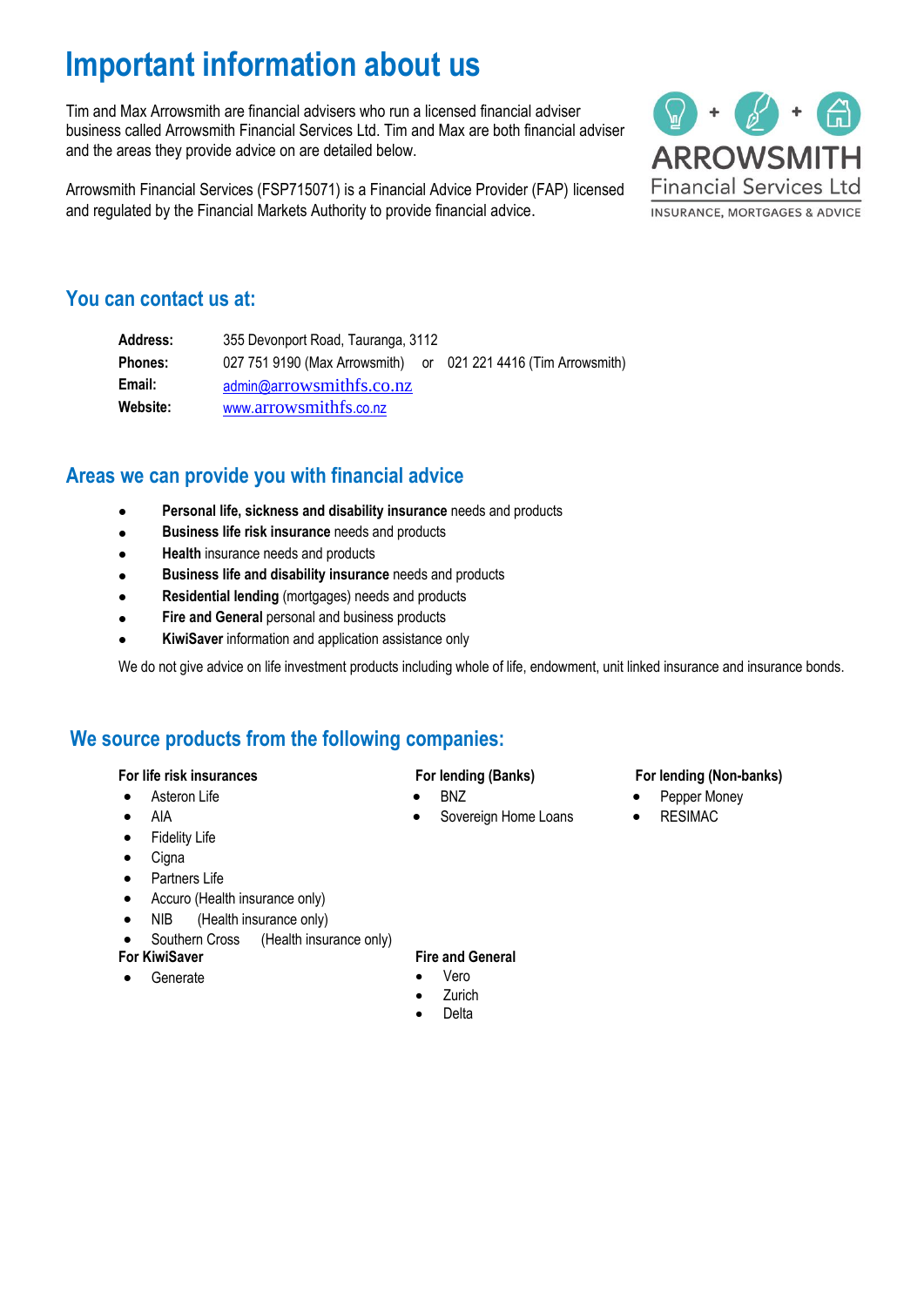# **Our duties and obligations to you**

We have duties and obligations under the Financial Markets Conduct Act 2013 relating to the way I give advice. I am required to:

- Ensure you understand the nature and scope of advice you ask me to provide.
- Provide a service that is relevant to that agreed scope of advice and suitable to your circumstances and needs.
- Listen to your needs, concerns, preferences and to treat you fairly and with respect.
- Act with integrity and give priority to your interests and not my own.
- Exercise care diligence and skill.
- Meet the necessary standards of competence, knowledge, and skill required.
- Ensure you understand my recommendations and any associated risks.
- Keep you informed along the way and communicate in a timely, clear, and effective manner.

This is only a summary of the duties that I have. More information is available by visiting the Financial Markets Authority website at: [www.fma.govt.nz/compliance/role/financial-advice-provider/#dapDuties](http://www.fma.govt.nz/compliance/role/financial-advice-provider/#dapDuties)

## **How we get paid**

#### **Commission**

Arrowsmith Financial Services Ltd gets paid in the form of commission by the lender, insurance company or KiwiSaver fund that you place our recommended products with. The amount of the commission is based on the amount of the premium for insurance, any loan amount or KiwiSaver balance. These commissions vary depending on the product provider used and will be detailed at the time any advice is provided to you.

Other fees or charges may apply in certain circumstances and as follows:

#### **Fees and charges**

Arrowsmith Financial Services does not charge fees, expenses or any other amount for any financial advice provided to its clients.

### **Conflicts of interest**

To ensure that we prioritise your interests above our own, we follow an advice process that ensures our recommendations are based on your objectives, needs and circumstances. I further manage possible conflicts of interest by:

- Choosing product providers based on your needs and not on the commission we may receive
- Avoiding any production requirements for one product provider
- Not accepting any gifts or incentives offered by product providers
- Having access to a range of product providers
- Using third party product research as part of our analysis
- Having our processes audited annually by a reputable compliance adviser Strategi Ltd.

### **Duties Information**

Arrowsmith Financial Services, and anyone who gives financial advice on our behalf, have duties under the Financial Markets Conduct Act 2013 relating to the way that we give advice

We are required to:

- Give priority to your interests by taking all reasonable steps to make sure our advise isn't materially influenced by our own interests.
- Exercise care, diligence and skill in providing you with advice
- Meet standards of competence, knowledge and skill set by the Code of Professional Conduct for Financial Advice Services (these are designed to make sure that we have the expertise needed to provide you with advice)
- Meet standards of ethical behaviour, conduct and client care set by the Code of Professional Conduct for Financial Advice Services (these are designed to make sure we treat you as we should, and five you suitable advice).

This is only a summary of the duties that we have. More information is available by visiting the Financial Markets Authority website at https://www.fma.govt.nz